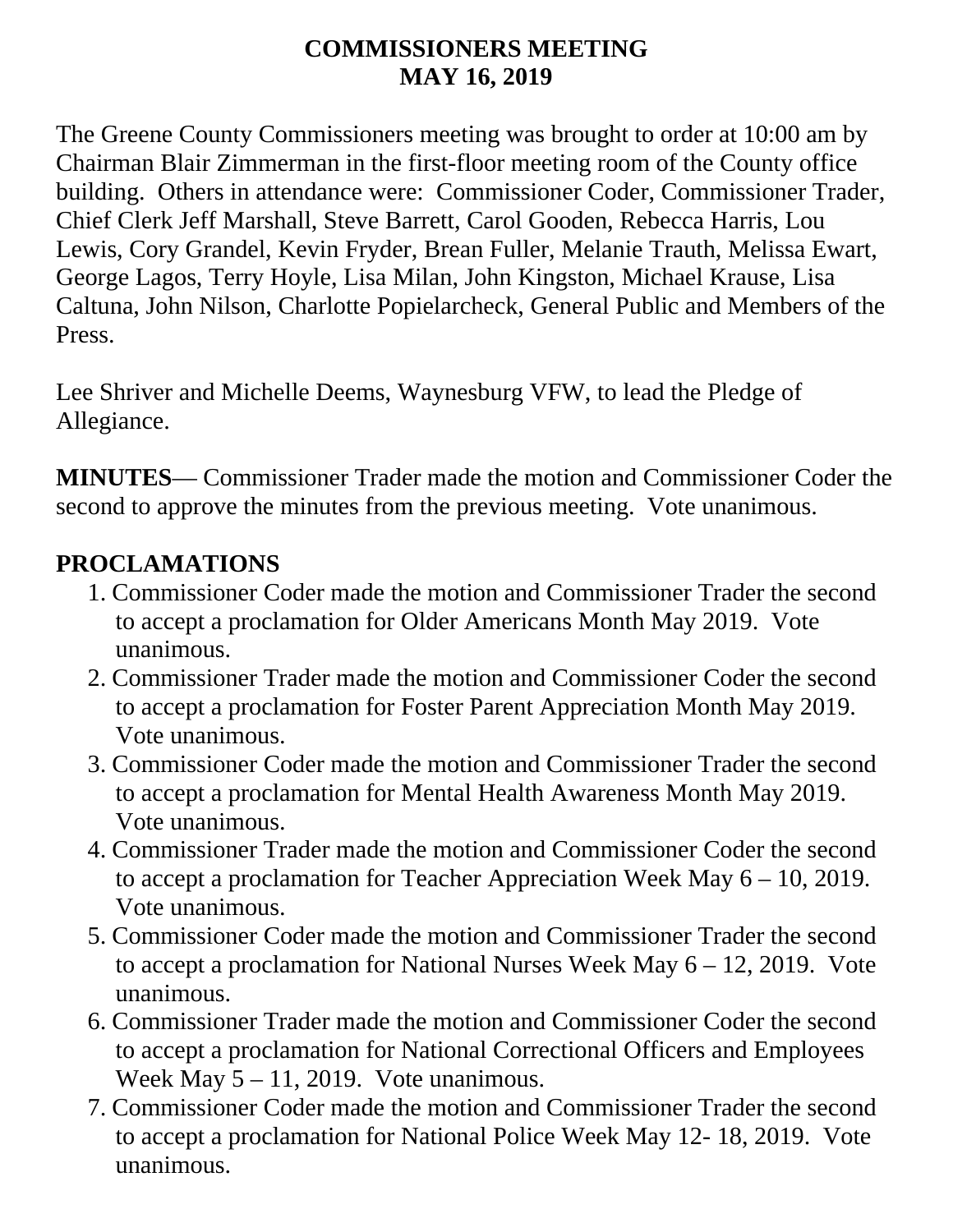8. Commissioner Trader made the motion and Commissioner Coder the second to accept a proclamation for EMS Week May 19 – 25, 2019. Vote unanimous.

#### **BRIDGES**

1. Commissioner Coder made the motion and Commissioner Trader the second for a right-of-way drawing authorizing acquisition for Greene County Bridge #63 (located in Gray Township). Vote unanimous.

## **FINANCE AND ADMINISTRATION**

- 1. Commissioner Trader made the motion and Commissioner Coder the second to accept a Memorandum of Agreement between the County of Greene and the Washington Health System Occupational Medicine d/b/a Washington Physicians Group for the 2019 non-regulated random drug and alcohol testing consortium. Vote unanimous.
- 2. Commissioner Coder made the motion and Commissioner Trader the second to accept 2018-2019 PCoRP Loss Prevention Grant Program Application in the amount of \$19,344.00. Vote unanimous.

### **SHERIFF**

1. Commissioner Trader made the motion and Commissioner Coder the second to accept a Memorandum of Understanding between the County of Greene, Greene County Sheriff's Office and West Greene School District. Vote unanimous.

# **VETERANS**

# **GRAVES: 80 TOTALS: 240.00**

- 1. Commissioner Coder made the motion and Commissioner Trader the second to accept an agreement for the care and maintenance of 10 graves in the Beulah Cemetery located in Morris Township at \$3.00 per grave for a total of \$30.00. Vote unanimous.
- 2. Commissioner Coder made the motion and Commissioner Trader the second to accept an agreement for the care and maintenance of 70 graves in the West Union Cemetery located in Morris Township at \$3.00 per grave for a total of \$210.00. Vote unanimous.

## **CDBG**

1. Commissioner Trader made the motion and Commissioner Coder the second to accept and execute and submit the request for release of funds (RROF) pending any comments received after publishing the notice of filing of no significant impact and notice of intent to RROF. Vote unanimous.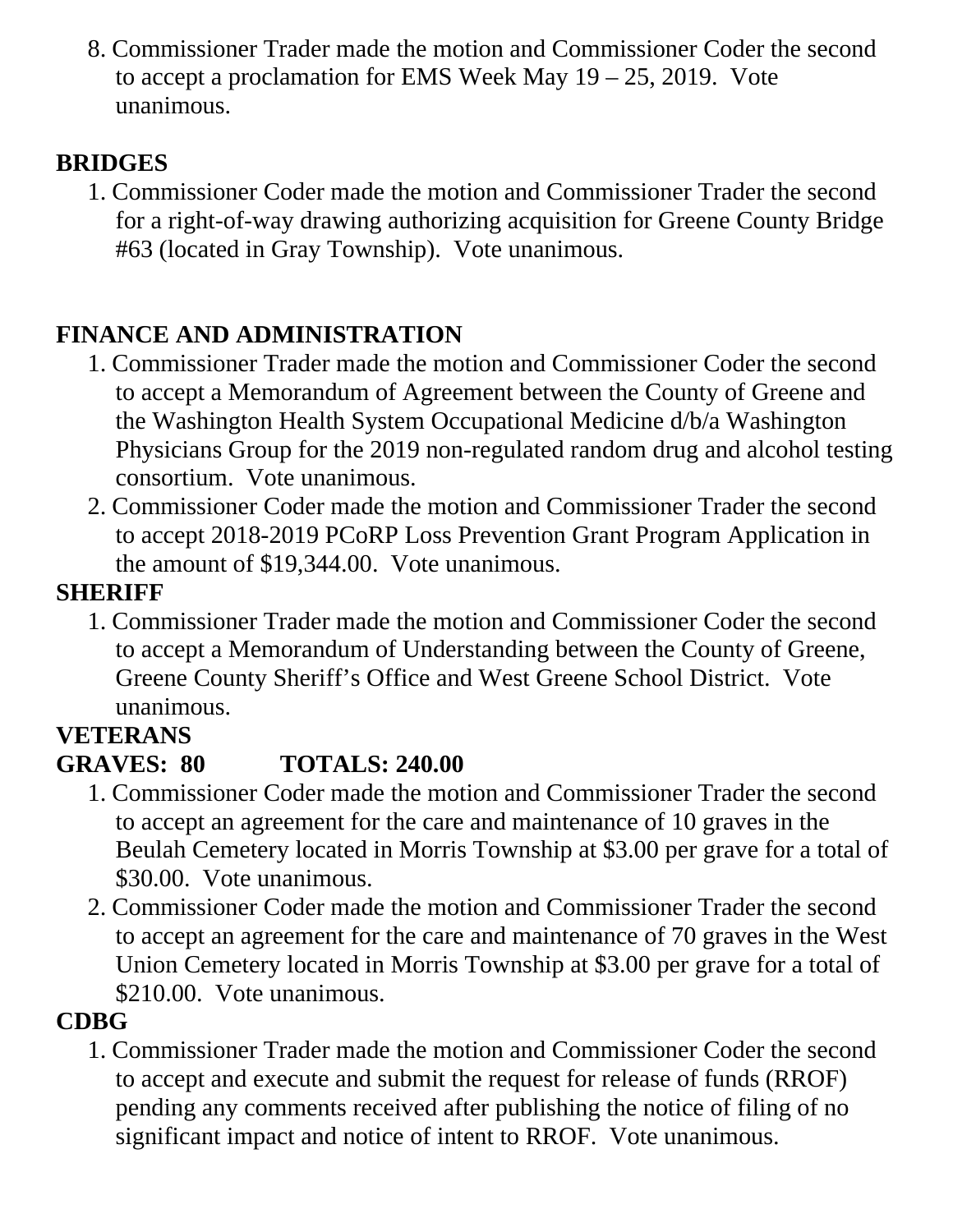2. Commissioner Coder made the motion and Commissioner Trader the second to approve the final determination pending any comments received from all consulted agencies after their review. Vote unanimous.

### **RECREATION**

1. Commissioner Trader made the motion and Commissioner Coder the second to accept a proposal from Big Ass Fans in the amount of \$13,825.26. Vote unanimous.

## **TOURISM**

- 1. Commissioner Trader made the motion and Commissioner Coder the second to accept the resignations from Jennifer Adamson and Nick Koester from the Tourism Board of Directors. Vote unanimous.
- 2. Commissioner Coder made the motion and Commissioner Trader the second to appoint Shelley Younken and Ben McMillen to the Tourism Board of Directors. Vote unanimous.

## **ANNOUNCEMENTS**

1. There will be a pre bid construction meeting for the trail on Thursday, May 16, 2019 at 10:30 AM. The meeting will be held at the southern end of the corridor at Jacobs Ferry Road, SR 1023 and Stringtown Road, SR 1025.

### **NOTICES**

- 1. Greensboro-Monongahela Township Joint Sewer Authority is filing an application with the Department of Environmental Protection for the renewal of the National Pollutant Discharge Elimination System (NPDES) permit for the discharge of treated wastewater form the GMTJSA Sewage Treatment plant located in Monongahela Township.
- 2. CNX Gas Company, LLC is filing an application with the Pennsylvania Department of Environmental Protection Air Quality Program to obtain a general plan approval and operating permit (GP-5a) for natural gas well pad (RHL-4) located in Richhill Township.
- 3. CNX Gas Company, LLC is applying for permits to drill and operate gas wells located in Center Township.
- 4. CNX Gas Company is applying to the Pennsylvania Department of Environmental Protection Southwest Regional Office for a waterbody obstruction and encroachment permit located in Gilmore Township.
- 5. CNX Gas Company, LLC is applying to the Pennsylvania Department of Environmental Protection Southwest Regional Office for a waterbody obstruction and encroachment permit under the clean streams law located in Richhill Township.
- 6. CNX Gas Company, LLC is applying to the Pennsylvania Department of Environmental Protection for a waterbody obstruction and encroachment permit under the clean steam laws located in Jefferson Township.